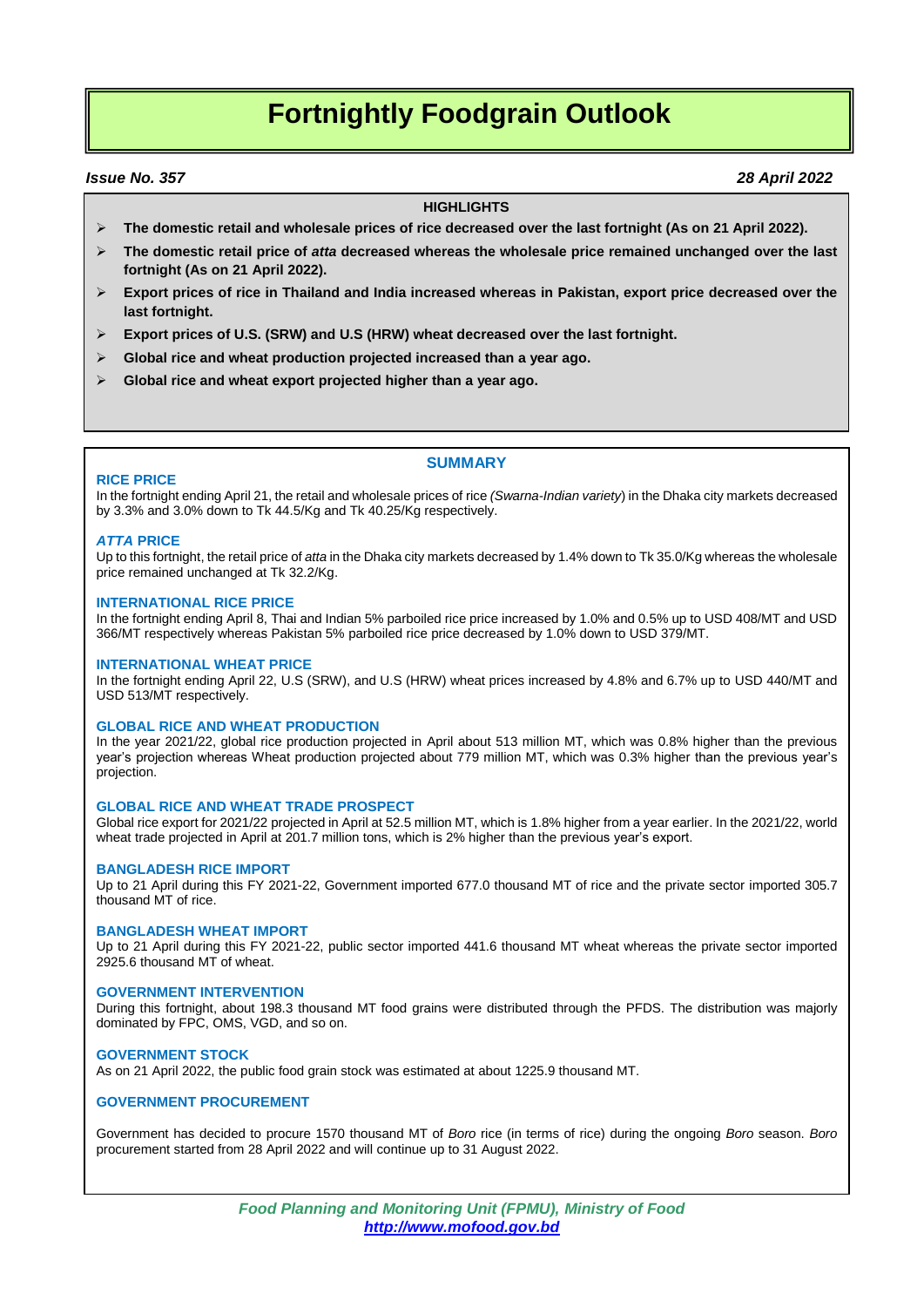### **1. Domestic price: coarse rice and** *atta*

#### **Figure 1: Change in prices of Coarse Rice (Dhaka) Figure 2: Change in prices of** *Atta* **(Dhaka)**



#### **Table 1: Rice and** *Atta* **price changes (Dhaka city)**

|           |             | change in %            |        |                 |        |                |        |  |  |  |
|-----------|-------------|------------------------|--------|-----------------|--------|----------------|--------|--|--|--|
|           |             | over last<br>fortnight |        | over last month |        | over last year |        |  |  |  |
|           | <b>RICE</b> |                        |        |                 |        |                |        |  |  |  |
| retail    | 44.50       |                        | $-3.3$ |                 | $-4.3$ |                |        |  |  |  |
| wholesale | 40.25       |                        | $-3.0$ |                 | $-5.3$ |                | $-1.9$ |  |  |  |
|           | <b>ATTA</b> |                        |        |                 |        |                |        |  |  |  |
| retail    | 35.00       |                        | -1.4   |                 | $-5.4$ |                | 18.8   |  |  |  |
| wholesale | 32.20       |                        | 0.0    |                 | $-0.9$ |                | 25.9   |  |  |  |

*Source: DAM; Arrows indicate the direction of price change: red if a more than a 5% annual or 1% monthly/fortnightly rise, green if more than a 5% annual or a 1%monthly/fortnightly Decrease; yellow otherwise, the yearly change is calculated fortnight to fortnight.*

#### *ATTA*

Up to this fortnight, the retail price of *atta* in the Dhaka city markets decreased by 1.4% down to Tk 35.0/Kg whereas the wholesale price remained unchanged at Tk 32.2/Kg. Over the last month, both the retail and wholesale prices of *atta* in the Dhaka city markets decreased by 5.4% and 0.9% respectively. The point-to-point retail and wholesale prices were 18.8% and 25.9% higher respectively comparing to the corresponding period of the last year.

#### **2. International price**

**Figure 3: Rice wholesale price in Dhaka and Kolkata Figure 4: Wheat wholesale price in Dhaka and and FOB Prices in relevant international markets FOB Prices in relevant international markets** 





*Source: For average weekly FOB prices: USDA, FAO, Jackson Sons& Co. (London) Lid and Agrimarket Weekly. For average wholesale prices: Department of Agriculture Marketing, Govt. of Bangladesh and Department of Consumer Affairs, Government of India*

#### **RICE**

In the fortnight ending April 8, Thai and Indian 5% parboiled rice price increased by 1.0% and 0.5% up to USD 408/MT and USD 366/MT respectively whereas Pakistan 5% parboiled rice price decreased by 1.0% down to USD 379/MT. As on 22 April 2022, West Bengal parboiled rice price increased by 4.4% up to USD 340/MT whereas the Dhaka city wholesale price of rice decreased by 5.2% down to USD 464/MT.

#### **WHEAT**

In the fortnight ending April 22, U.S (SRW), and U.S (HRW) wheat prices increased by 4.8% and 6.7% up to USD 440/MT and USD 513/MT respectively. Due to Russia and Ukraine conflict, no price data indicator was available.

Note: DAM has not been updating the price of wheat of the Dhaka city markets since September 2020.



*Source: Department of Agricultural Marketing (DAM), MIS&M (DG Food). Source: Department of Agricultural Marketing (DAM), MIS&M (DG Food).*

#### **RICE**

During this fortnight, the retail and wholesale prices of rice *(Swarna-Indian variety*) in the Dhaka city markets decreased by 3.3% and 3.0% down to Tk 44.5/Kg and Tk 40.25/Kg respectively. Over the last month, the retail and wholesale prices of rice in the Dhaka city markets also decreased by 4.3% and 5.3% respectively. The point-to-point retail and wholesale prices were 4.4% and 1.9% lower respectively than that of the corresponding period of the last year.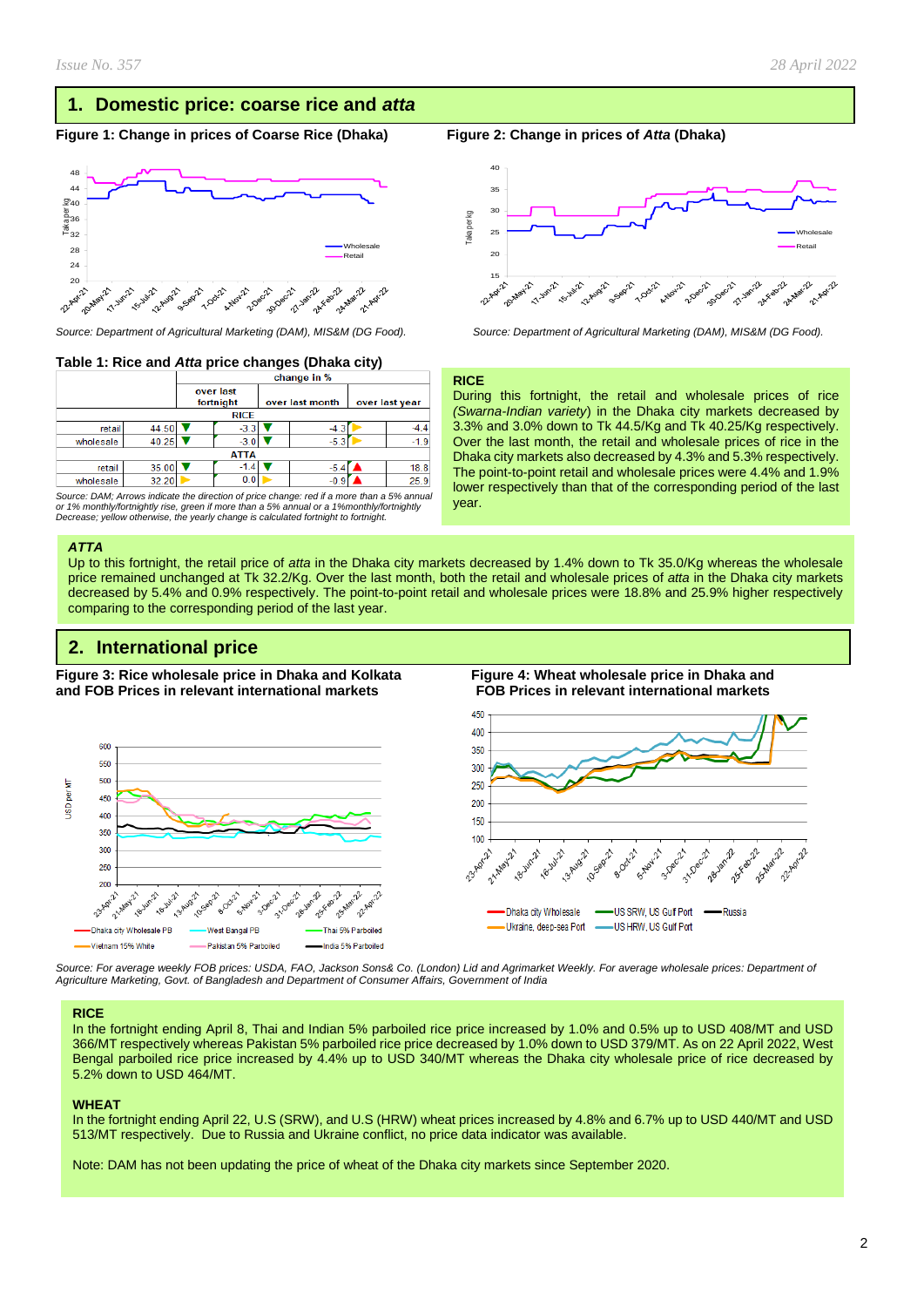#### *Issue No. 357 28 April 2022*

#### **Table 2: Chicago Board of Trade SRW Futures (USD/MT)**

| change | MAY (K22) | <b>JUL (N22)</b> | <b>ISEP (U22)</b> | <b>DEC (Z22)</b> | <b>MAR (H23)</b> |
|--------|-----------|------------------|-------------------|------------------|------------------|
| 14-Apr | 403       | 406              | 405               | 402              | 399              |
| 22-Apr | 391       | 395              | 394               | 393              | 393              |
| change | $-2.8%$   | $-2.6%$          | $-2.5%$           | $-2.2%$          | $-1.6%$          |

**Table 3: Kansas Board of Trade HRW Futures (USD/MT)**

**change MAY (K22) JUL (N22) SEP (U22) DEC (Z22) MAR (H23)** 14-Apr | 424 425 424 422 420 22-Apr | 420 422 422 421 421 419

*Source: U.S. Wheat Associates Weekly Price Report, Conversion rates: 1USD/bu = 36.743 USD/MT* change -1.0% -0.7% -0.6% -0.5% -0.2%

### **3. Global production and stock**

| Table 4: Rice world production and stock (million MT) |  |
|-------------------------------------------------------|--|
|                                                       |  |

| <b>RICE</b>   | 2019/20 | 2020/21 | 2021/22<br>forecast | change 2021/22<br>over 2020/21 |  |
|---------------|---------|---------|---------------------|--------------------------------|--|
| Production    | 499     | 509     | 513                 | 0.8%                           |  |
| Ending stocks | 182     | 187     | 189                 | 1.0%                           |  |

 *Source:* **USDA (Grain: World Markets and Trade, April 2022)**

#### **RICE**

Global rice production in April 2021/22 projected about 513 million MT, which was 0.8% higher than the previous year's projection. Global production predicted down from the previous production but larger than a year earlier. Downward revisions were made for Brazil, Columbia the EU and Indonesia. Ending stocks in April 2021/22 projected about 189 million MT, which was 1.0% higher than the previous year (USDA, April 2022).

## **4. Global trade**

#### **Table 6: Main rice annual exporters (million MT milled)**

|                    | 2019/20 | 2020/21 | 2019/20-<br>2020/21<br>change | 2021/22<br>projected | 2020/21-<br>2021/22<br>change |
|--------------------|---------|---------|-------------------------------|----------------------|-------------------------------|
| Thailand           | 5.71    | 6.06    | 6%                            | 6.80                 | 12%                           |
| Vietnam            | 6.17    | 6.27    | 2%                            | 6.50                 | 4%                            |
| <b>USA</b>         | 2.86    | 2.92    | 2%                            | 2.78                 | $-5%$                         |
| Pakistan           | 3.93    | 3.93    | $0\%$                         | 4.35                 | 11%                           |
| India              | 14.58   | 21.19   | 45%                           | 21.00                | $-1%$                         |
| <b>Others</b>      | 12.07   | 11.26   | $-7%$                         | 11.11                | $-1%$                         |
| <b>World total</b> | 45.31   | 51.62   | 14%                           | 52.54                | 1.8%                          |

#### **Table 7: Main wheat annual exporters (million MT)**

|                    | 2019/20 | 2020/21 | 2019/20-<br>2020/21<br>change | 2021/22<br>projected | 2020/21-<br>2021/22<br>change |
|--------------------|---------|---------|-------------------------------|----------------------|-------------------------------|
| <b>USA</b>         | 26.39   | 26.70   | 1%                            | 21.50                | $-19%$                        |
| European Union     | 39.79   | 29.74   | $-25%$                        | 34.00                | 14%                           |
| Canada             | 22.99   | 27.72   | 21%                           | 15.50                | $-44%$                        |
| Australia          | 10.12   | 19.72   | 95%                           | 27.00                | 37%                           |
| Ukraine            | 21.02   | 16.85   | $-20%$                        | 19.00                | Δ<br>13%                      |
| Russia             | 34.49   | 39.10   | 13%                           | 33.00                | $-16%$                        |
| Others             | 39.62   | 38.91   | $-2\%$                        | 51.74                | 33%                           |
| <b>World total</b> | 194.41  | 198.74  | 2%                            | 201.74               | 2%                            |

*Source:* USDA (Grain: World Markets and Trade, March 2022) *rice and wheat; arrows indicate The Direction of export quantities Change: red if more than 10% change from previous year,* yellow more than 5% and green lessthan5% change. For rice, 2019/20 is calendar year 2020,<br>2020/21 is calendar year 2021, 2021/22 is calendar year 2022 and so on. All Wheat futures prices were down this week. CBOT SRW wheat futures price this week lost \$12/MT from last week's prices to end at \$391/MT. Similarly, KCBT hard red winter (HRW) futures also lost \$4/MT from last week's prices to close at \$420/MT (Wheat Associates, April 2022) (Table-2 & 3).

#### **WHEAT**

Global wheat production in April 2021/22 projected about 779 million MT, which was 0.3% higher than the previous year's forecast. Global production is up this month primarily on larger crops in Argentina and Pakistan, slightly offset by reductions in the EU. Ending stocks in April 2021/22 projected about 278 million MT, which was 4.2% lower than the previous year (USDA, April 2022).

#### **Table 5: Wheat world production and stock (millionMT)**

| <b>Wheat</b>      | 2019/20 | 2021/22<br>2020/21<br>forecast |     | change 2021/22<br>over 2020/21 |
|-------------------|---------|--------------------------------|-----|--------------------------------|
| <b>Production</b> | 762     | 776                            | 779 | 0.3%                           |
| Ending stocks     | 297     | 291                            | 278 | $-4.2%$                        |

*Source:* **USDA (Grain: World Markets and Trade April 2022)**

#### **RICE**

- Global rice export for 2021/22 projected in April at 52.5 million MT, which is 1.8% higher than the forecast of a year earlier (USDA, April 2021).
- Global rice trade in the calendar year 2022 is projected at a record up of more than 1.1 million tons from the previous forecast and is almost 2 percent larger than a year earlier. Thailand and Pakistan account for the largest share of the expected increase in global rice exports in 2022. In contrast, Cambodia, China, India, and the United States are expected to export less rice in 2022.
- On the global import side, imports are projected to increase in 2022 by Brazil, China, Colombia, Cuba, Egypt, Ethiopia, European Union, Haiti, Indonesia, Iran, Madagascar, Mali, Nepal, Nigeria, Saudi Arabia, Sri Lanka, Togo, Turkey, and the United Arab Emirates.

#### **WHEAT**

- In the 2021/22, world wheat trade projected in April at about 201.7 million tons, which is 2% higher than the previous year's export (USDA, April 2022).
- Global trade year's exports projection are revised down due to the lower exports for the EU and Kazakhstan. Ukrainian exports remain restricted out of the Black Sea. These downward revisions are partially offset by increases for Russia and Brazil (USDA, April 2022).

Global wheat prices remain uplifted due to the Russia-Ukraine conflict resulting in lower imports for 2021/22 as countries find a balance between rationing demand and tightening their stocks. Imports for both Egypt and Turkey are projected down while the revisions for the imports for Algeria and Morocco are forecast higher (USDA, April 2022).